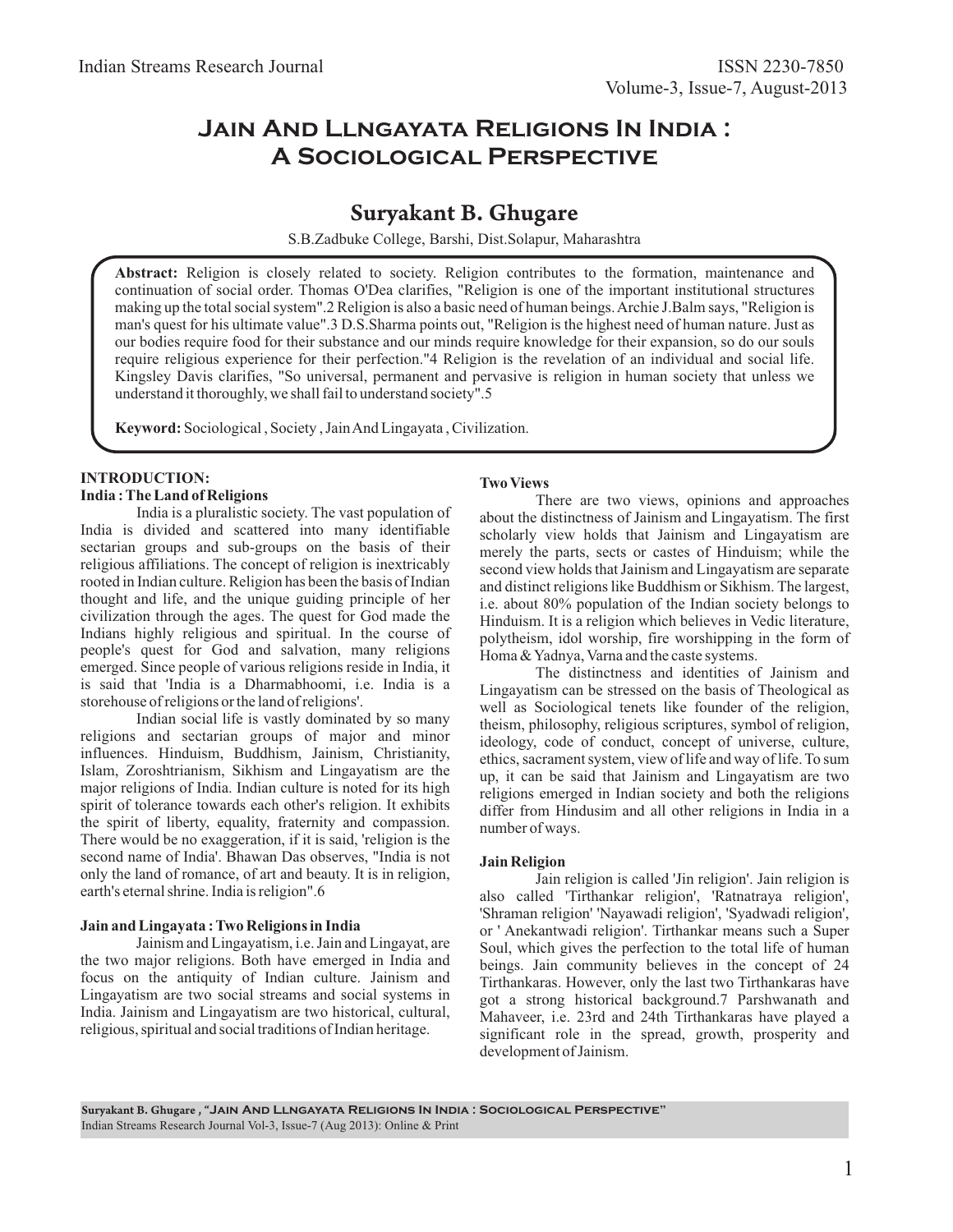# **Lingayata Religion**

Lingayata religion is also called by many names like 'Lingavanta religion', 'Lingadhar religion', 'Ishtalinga religion', 'Shaktivishishtadwait religion', 'Shat-sthal religion', 'Agam religion', 'Sharan religion', 'Basava religion', 'Shiva religion' or ' Veerashaiva religion'. However, two names - Lingayata and Veerashaiva - are commonly used and are more popularly known. Lingayata is one who wears 'Ishtalinga' on the body for all the time. Therefore, it is said that Lingayatas wear Ishtalinga from womb to tomb. Prophet Basaveshwara of the 12th century (1105-1167) played a vital role in the spread, growth, prosperity and development of Lingayatism.

### **Population and Sectarian Groups**

The followers of Jainism and Lingayatism are found in every State of India in, more or less, numebrs. The population of the Jain community is about 1 crore and that of Lingayata community is about 2 crores. Karnataka is the single State where more than 1 crore Lingayatas are found. Digambar and Shwetabar are the two major sects of the Jain community. There are no such specific sects in the Lingayat community. However, the Lingayatas are scattered and divided into many caste-like occupation-related groups.

### **Similarities and Differences**

There are many similarities and a few differences between Jainism and Lingayatism, which can be highlighted in brief.

### **Similarities**

1.Jainism and Lingayatism both are ancient Indian religions, which have variously contributed to the Indian heritage;

2.Jainism and Lingayatism regard ' Ahimsa', i.e. principle of non-violence, as the cornerstone of their respective philosophial foundations;

3.Jainism and Lingayatism have emerged as a revolt against Hinduism, i.e. Vedic religion;

4.Both have refused and opposed Varna system prevailing in the traditional Hindusim;

5.Both have denied and opposed fire-worshipping in the form of Homa-havana and Yadnya-yaga;

6.Both religions are anti-ritualistic and priest-craft;

7.Both have given preference to spiritualism than ritualism;

8.Both have similar views about vegetarian food system and food habits;

9.Both communities have accepted somewhat similar occupations and professions trade and agriculture, as a major means for earning their livelihood;

10.Both have similar dress-code;

11.Both have accepted similar naming traditions;

12.Both have accepted the importance of 'Guru tradition' and Mantras (recitation of sacred spells);

13.Both have accepted a realistic approach towards philosophy than the idealistic approach;

14.Both have given importance to rationalism, experimentation and scientific approach;

15.Both are peace-loving communities;

16.Jain ethics resembles in many respects with Lingayata ethics;

17.The view of life and way of life of both the communities are influenced by Hinduism.

# **Differences**

In few respects, Jainism differs from Lingayatism.

1.Theism : Jainism is an atheistic system of faith; whereas Lingayatism is a theistic system of faith. Lingayatism is monotheistic and worships Lord Shiva in the form of Ishtalinga.

2.Concept of Universe : Jainism believes that the concept of creation of universe has nothing to do with the concept of God; whereas Lingayatism believes that the universe is merely the creation of Lord Shiva and Shakti;

3.Concept of Soul : In Jainism, the concept of soul has been given nuclear and utmost significance. According to Jainism, the soul and the soul only is basically responsible for all the happenings, incidents and phenomenon in one's life. Lingayatism does accept the concept of soul, but a soul gets perfection only after it gets Samarasya, i.e. union with the Super Soul Lord Shiva.

4.Concepts of Karma Siddhanta and Rebirth : Jainism follows Hinduism's concepts of Karma Siddhanta and Rebirth. According to Jainism, a soul gets rebirth which depend on the Karmas in the previous birth. Lingayatism believes that the Karmas of previous lives and rebirths are quite distinct concepts. According to Lingayatism, the concept of rebirth is not related to the concept of Karma. Moreover, Lingayatism does not believe in the very concept of rebirth. K.Ishwaran clarifies, "From the moment, he or she gets initiated as a Lingayata, through the meditation of a Jangama, who is regarded as a form Lord Shiva. He or she discards the notions worldly bondage and rebirth".8

5.Besides, the concepts of pollutions, fastings and sacrament systems related to birth, marriage and death of Jainism and Lingayatism vary from each other.

As seen from the above, the differences between these two communities are minor, whereas the similarities are substantial. Consequently, it is observed that there is a consistency in the social relationship existing between these two communities.

Moreover, antiquity, own religious identity, perpetuity of social life, minority, nationalist, non-violenceorientation are the major social common characteristics of both these communities.

# **CONTRIBUTION OFSOCIALVALUES**

There is an intimate relationship between religion and social values. Religion is also known by its social values. Ahimsa (non-violence), devotion, tolerance, renunciation, peaceability, Asteya (impassivity), Anekantvad (pluralism) are some of the major social values, principles and tenets of Jainism. Social equality, compassion, kindness, religious freedom, optimism, egalitarianism, expermentalism, simplicity of human behaviour, politeness, coordination, women's emancipation, Dasohavad (cooperation) and Kayakavad (dignity and divinity of work) are some of the major social values, principles and tenets of Lingayatism, which coordinate humanity and divinity.